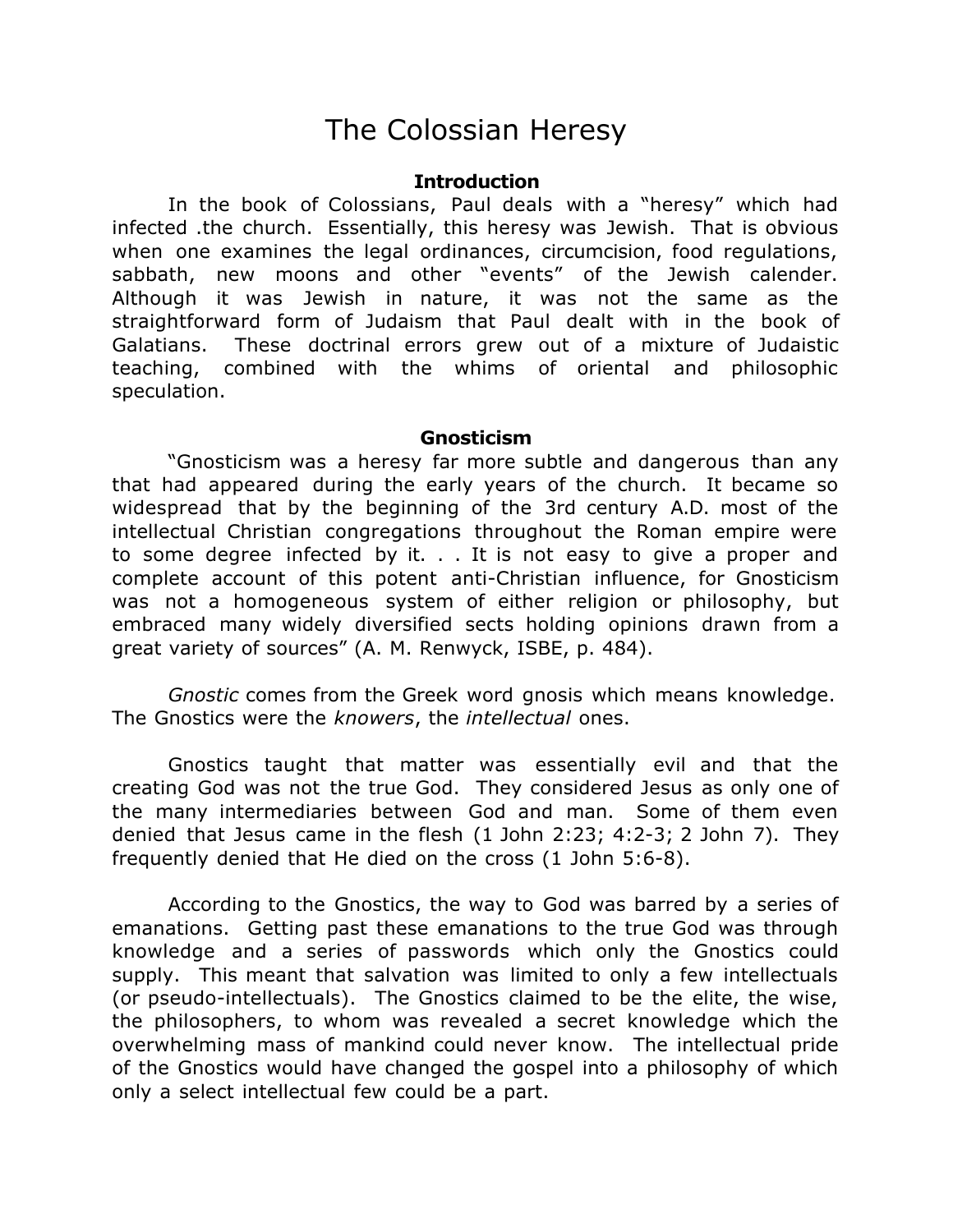The series of emanations (or aeons or angels) in their totality were called the Pleroma (fulness). In most Gnostic systems the Pleroma consisted of 30 beings ranging from the highest God at one end to Sophia (wisdom) at the other end (F. Jenkins, *The Theme of the Bible*, p. 44). In this way, the gulf is bridged between God and mankind (see chart). The highest aeons approximate closely to the divine nature, they were the most spiritual and free from matter. These form the highest hierarchy of angels, and these with many other grades of angelic hosts are to be worshiped.

The Epistle to the Colossians reveals the existence of ascetic practices taught by the false teachers (2:21-23). These ascetic practices became very common among Gnostics. "Those who favored unnatural asceticism often fell into the opposite sin of shocking licentiousness. As body and soul are entirely distinct in their nature, the soul cannot be defiled by anything, however carnal and gross, that the body can do. Let the soul go its way on the wings of spiritual thought, and the body indulge its fleshly desires (Renwyck 487)." Observe the many allusions to the Gnostic problem: 1 Corinthians 8:1, 7-11; 1 Timothy 6:20; 2 Timothy 3:2-6; Titus 1:16; 2 Peter 2:12-18; Jude 4, 8, 11, 19.

Gnosticism is nowhere more clearly or emphatically condemned than in 1 John. Look at 1 John 4:6; 4:1; 2:22; 2 John 7. John's response was in 1 John 5:20; 2:7-11, 29; 3:10. Gnosticism was distinguished by an unethical, loveless intellectualism. John vividly described this dry knowledge which had no love or pity. Because the ethical standards of many Gnostics were low, John emphasized the reality of the incarnation and the high ethical standard of the earthly life of Christ. In Gnosticism knowledge was the supreme end and purpose of life, but Gnostics were left in a loveless state.

## **Summary of the Colossian Heresy**

by Robert H. Gundry

- A. *Detracted from the person of Christ.* Paul stresses the preeminence of Christ (Colossians 1:15-19).
- B. *Emphasized human philosophy.* Paul showed that it was empty speculation apart from Divine revelation (Colossians 2:8).
- C. *Contained elements of Judaism,* such as circumcision (Colossians 2:11; 3:11); rabbinical tradition (Colossians 2:8); dietary regulations